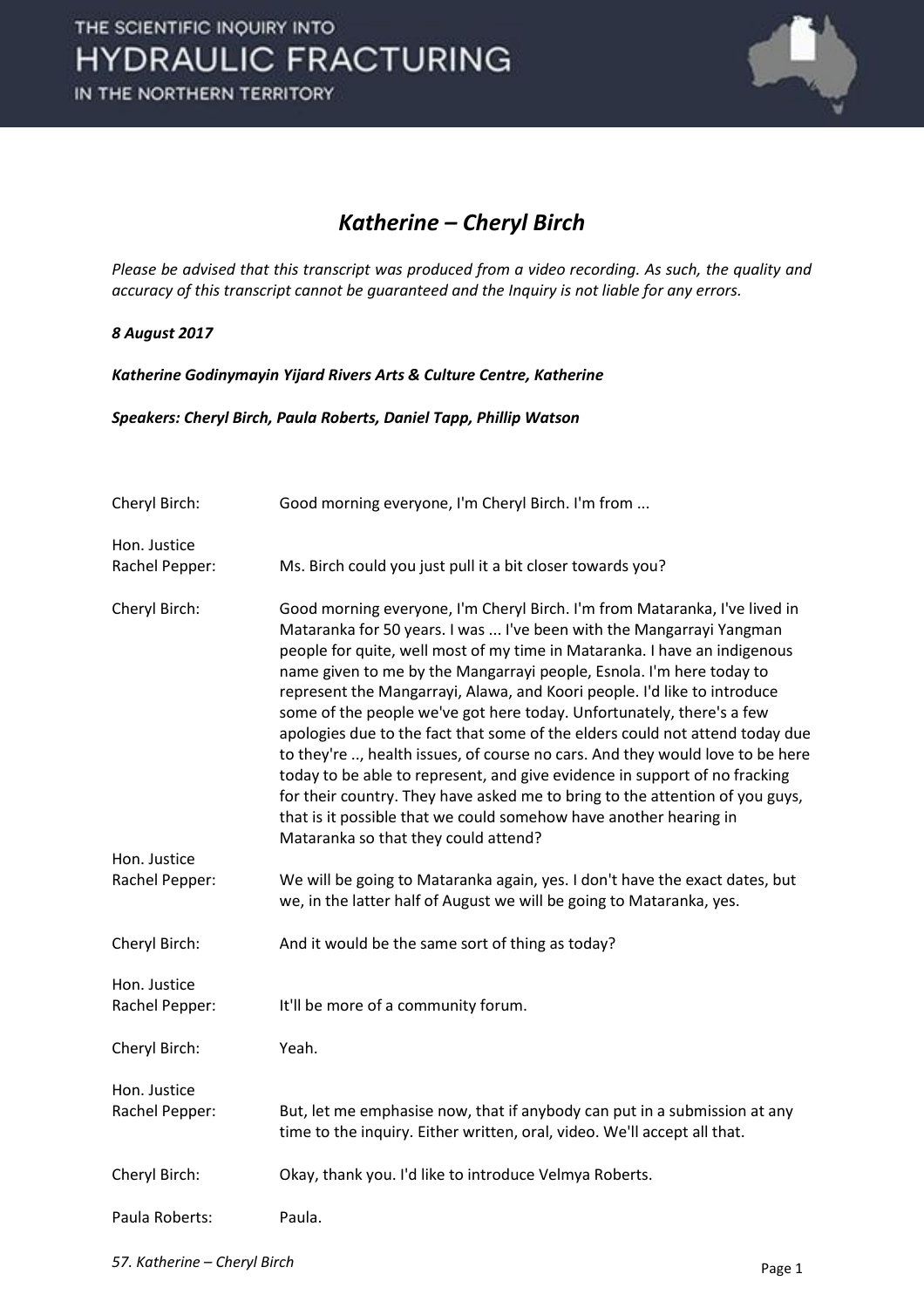

| Cheryl Birch:                  | Paula. Sorry, Paula. Paula Roberts of                                                                                                                                                                                                                                                                                                                                                                |
|--------------------------------|------------------------------------------------------------------------------------------------------------------------------------------------------------------------------------------------------------------------------------------------------------------------------------------------------------------------------------------------------------------------------------------------------|
| Hon. Justice<br>Rachel Pepper: | Welcome.                                                                                                                                                                                                                                                                                                                                                                                             |
| Cheryl Birch:                  | Phillip Watson.                                                                                                                                                                                                                                                                                                                                                                                      |
| Hon. Justice<br>Rachel Pepper: | Welcome.                                                                                                                                                                                                                                                                                                                                                                                             |
| Cheryl Birch:                  | Steven Sandy.                                                                                                                                                                                                                                                                                                                                                                                        |
| Hon. Justice<br>Rachel Pepper: | Welcome.                                                                                                                                                                                                                                                                                                                                                                                             |
| Cheryl Birch:                  | Johnny Billy.                                                                                                                                                                                                                                                                                                                                                                                        |
| Hon. Justice<br>Rachel Pepper: | Welcome.                                                                                                                                                                                                                                                                                                                                                                                             |
| Cheryl Birch:                  | Moses Silver.                                                                                                                                                                                                                                                                                                                                                                                        |
| Hon. Justice<br>Rachel Pepper: | Welcome.                                                                                                                                                                                                                                                                                                                                                                                             |
| Cheryl Birch:                  | Sadie Gibbs.                                                                                                                                                                                                                                                                                                                                                                                         |
| Hon. Justice<br>Rachel Pepper: | Welcome.                                                                                                                                                                                                                                                                                                                                                                                             |
| Cheryl Birch:                  | With the, Jimmy Thompson.                                                                                                                                                                                                                                                                                                                                                                            |
| Hon. Justice<br>Rachel Pepper: | Welcome, thank you very much for attending here today.                                                                                                                                                                                                                                                                                                                                               |
| Cheryl Birch:                  | They are the only people that could attend today.                                                                                                                                                                                                                                                                                                                                                    |
| Hon. Justice<br>Rachel Pepper: | Thank you.                                                                                                                                                                                                                                                                                                                                                                                           |
| Daniel Tapp:                   | I'm Daniel Tapp pastoralist on the Roper River of recent, sorry not recently,<br>at the first round of inquiries, I done a submission that's basically my, sort of<br>my standing submission and I'm here being asked by traditional owners, I've<br>been involved with quite a few meetings with them between them and the<br>NLC. Yeah, and just in support and to talk on behalf of these people. |
| Hon. Justice<br>Rachel Pepper: | Thank you very much. Whenever you're ready, thank you.                                                                                                                                                                                                                                                                                                                                               |
| Cheryl Birch:                  | 2015, March 21st NTG NT government announced in media it had secured a<br>historic agreement, the first of shale gas exploration involving fracking on                                                                                                                                                                                                                                               |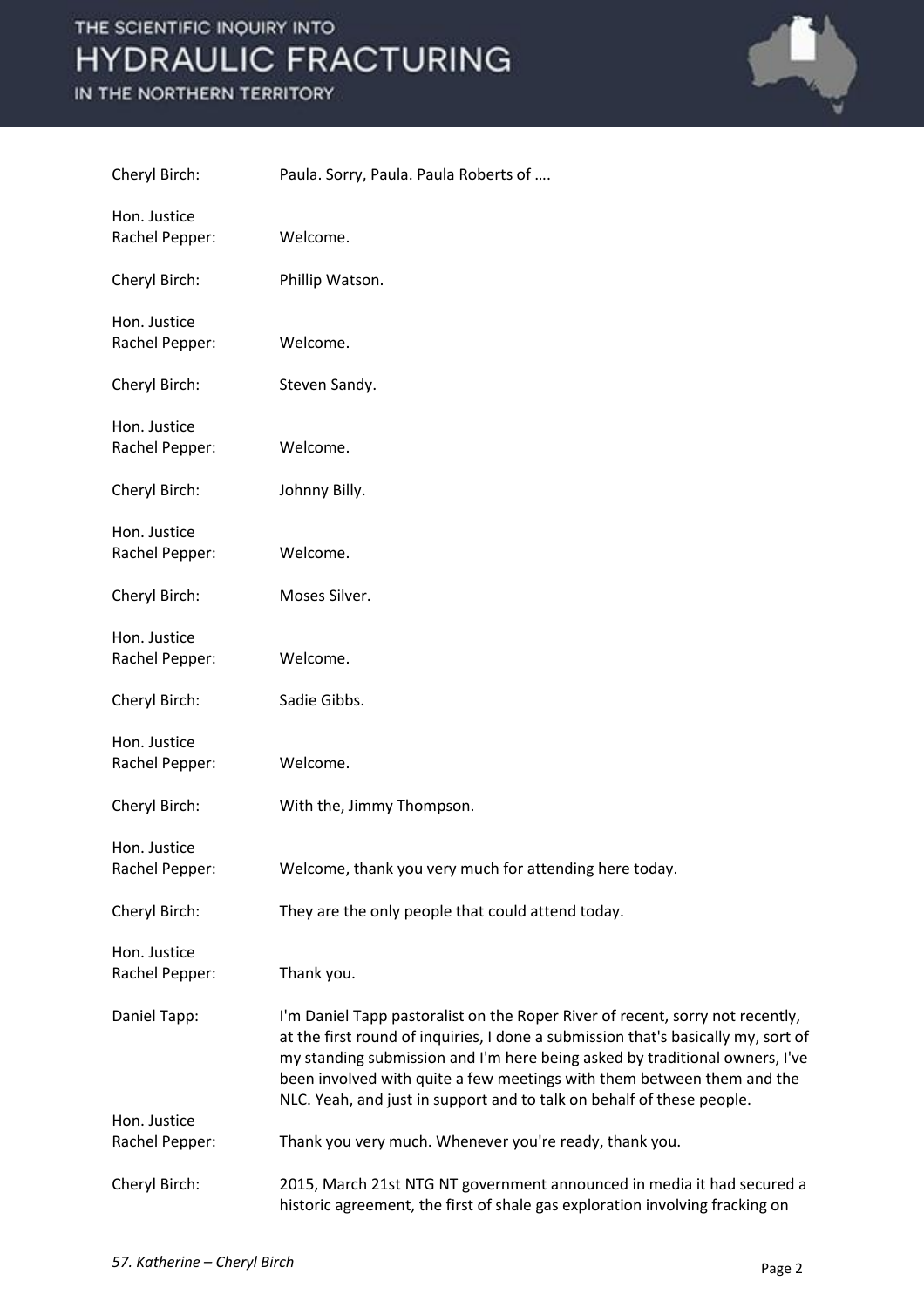

Aboriginal land trust in the Northern Territory. On the 25th of March 2015 a community meeting was held at Jilkminggan. The residents found out about permits being issued. We do have a slide show, I do believe. Who's doing the slide show? Monica, Monica will be doing the slide show.

April 1st, residents wrote to the NT government in … asking for evidence of consolidation to support the granting of the EP154. On third of April 2015, the April 2015 edition of The Land Press news, a paper distributed by the northern land council claimed that fracking consents was qualified and consolidations about the EP154 had been held with appropriate traditional owners since 2010. 15th of April 2015 traditional owner's attending a meeting at Mataranka Homestead and asked about the site where over 140 people had written to the chief minister Mr. Giles and NLC CEO John Morrison asking the licence to be revoked due to inadequate consultation. NLC lawyers responded that they were and said they received letters but an agreement had already been made and there was nothing they could do about it.

17th of April 2015, a meeting between traditional owners and NLC lawyers, TOs told they could go to jail if they obtained or showed anyone a copy of the gas agreement. 27th of April, senior TOOs wrote to NLC again outlining the concerns for the consultant process and calling for a review of the agreement. I have those letters here for you to look at.

Rachel Pepper: Thank you.

Hon. Justice

Cheryl Birch: 11th of May representatives with the community met with Northern Native Council in which ... reviews is promised. To our knowledge, this has never occurred, no signatory to either letter was invited to give their point of view in any process.

> 23rd of November 2015, senior Alawa and Mataranka TOs met in Mataranka to discuss options for challenging the permit and seek legal supportive processes. During 2016 Freedom of Information documents supplied to get copies of the agreement. August 2016 over 350 Mataranka, Alawa people became applicants to potential court challenge over issuing a permit. This process took a few months and opposed on the way the land council runs consolidations for signatures are sought immediately or within a day or two.

> September 2017, Mataranka community rallied against fracking proposal in region. Over 400 people attended from communities ….tourism, businesses, and ….. 23rd January 2017, former chief minister Adam Giles employed by Ms. Gina Rinehart, owner of Jacaranda Minerals. This brought concern to community and a big conflict of interest.

> June 2017, Freedom of Information requested to the Departments of Mines and Energy approved but all information relevant to the consultation and agreement is not Northern Land Council under the Freedom of Information exemption. In response to questioning the consultation process of the EP154, the Northern Land Council has only provided the claim that a two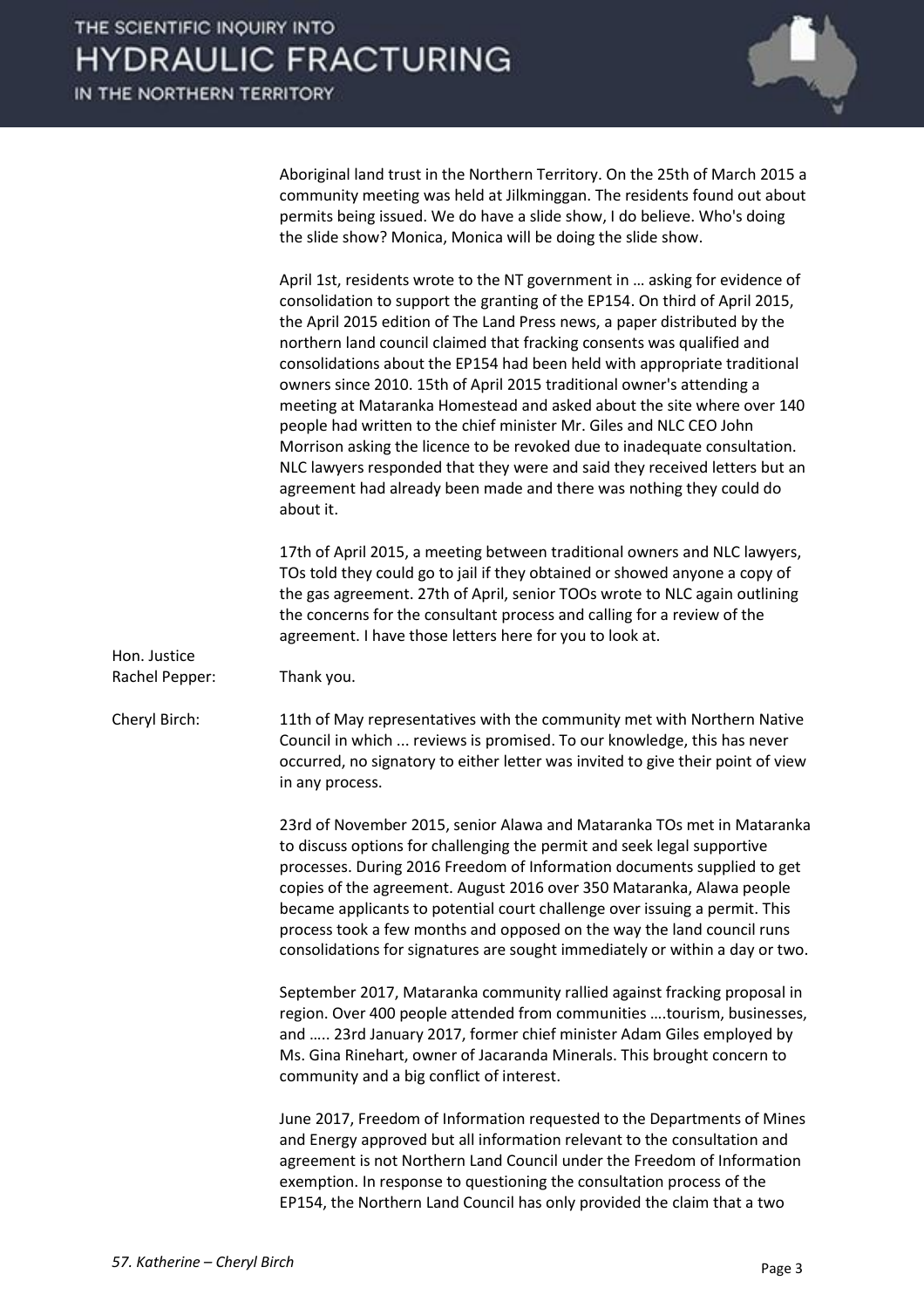

kilometre restriction on all surface water is evidence of consultation and is based on strict environmental conditions. But all our surface water is fed by underwater springs around the country. The river systems are very sensitive and we are worried about any drilling or fracking in the area.

Also, I might add, that in the wet season our Roper river can flood more than the extent of two kilometres. These conditions appear to have been made without regards to relevant underground or surface water studies for the affected regions and would do little to protect the underground surface water from drilling within the proximity of the catchment areas of the Roper river or Mataranka thermal springs. How are we supposed to negotiate an agreement that protects our land, water, or people when this is the best advice we are being given?

Fracking permits on Aboriginal land, paperwork from consultation meetings to discuss fracking proposals could only be provided by one traditional owner. These show a single gas well, a piece of pipeline and a bulldozer. Although the Land Council have never used an interpreter during consultation to help explain the process of fracking or gas field developments. Often old people are forced to meet with land councils to discuss proposals without family present, especially younger people who can help them understand. Also, most of these people cannot read or write or sign their name.

- Daniel Tapp: Can I just add to that? At a couple of meetings that I have actually been to, requested by the TOs, I've actually been escorted from at least one of those meetings for not saying a single thing when I was asked to go there to help the traditional owners understand and digest exactly what was going on. So that consultation process is ... seems to me to be very one sided.
- Cheryl Birch: The visual aids and description of the proposed were given. It gives no indication of what scale and risks of the proposal may once the project moves onto production stage. These people do not understand that. They thought that was going to be one well, which we all know that is not right. While that project is guaranteed to move to a production place unless sufficient quantities of gas are found it should be a requirement that the companies and land councils provide detailed information about what impact this may have in order for land holders to provide or withhold consent in an informal manner.

Providing this information to land holder is critical to a genuine consultation process. As land holders on average the land trust such as Mangarrayi, Alawa trust lose their rights to object to veto of proposal once it has been agreed to an exploration stage.

Senior members of the Mangarrayi and Alawa trust have repeatedly requested information to help them understand the process leading to the granting of exploration permits, EP154. A record of consultation meetings held, including dates and locations of meetings, a record of what information was presented to land holders for these meetings to explain the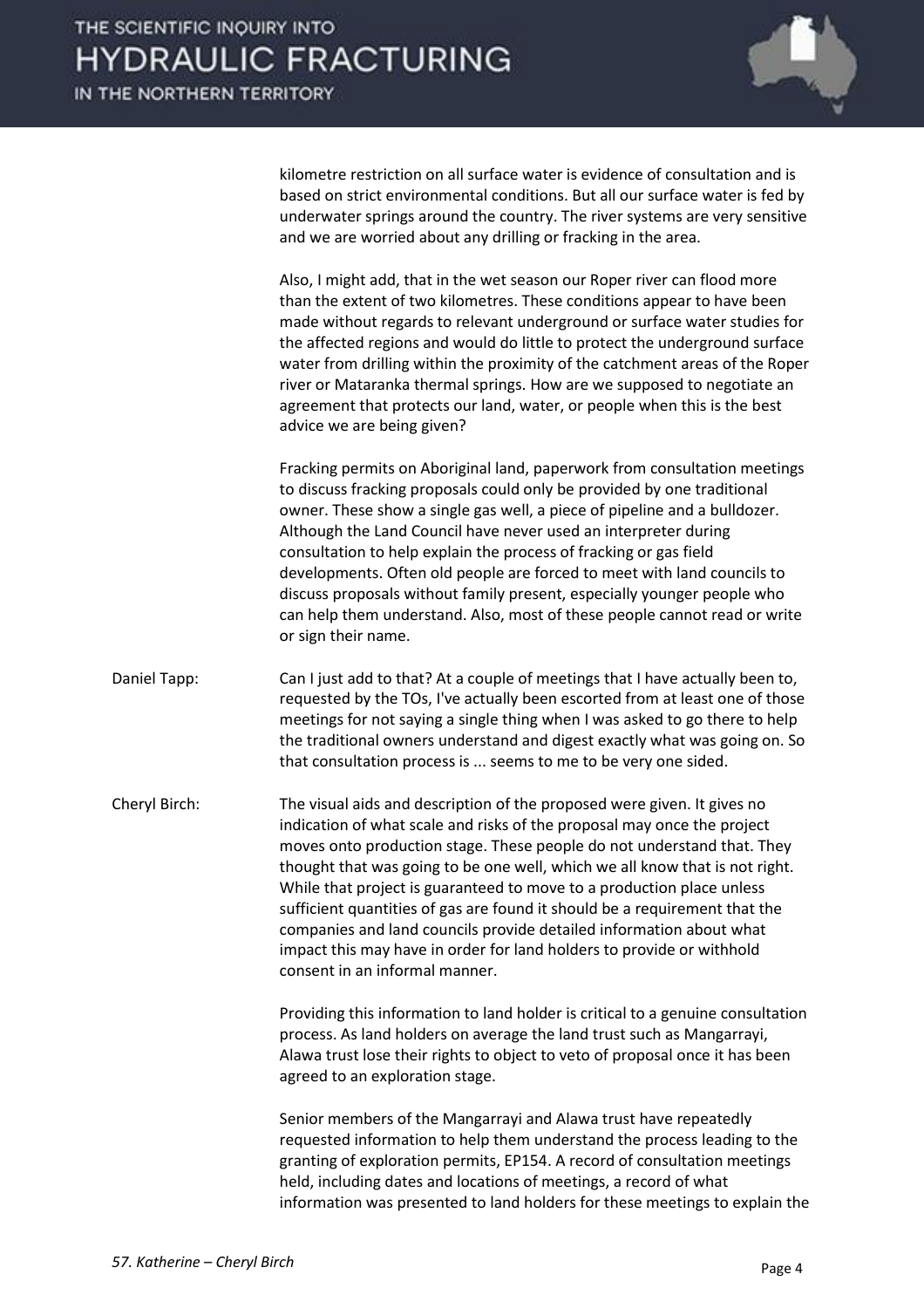

|                                | natures and risks of this project. A copy of the agreement with companies,<br>or even the names of landholders whose signature is on the agreement to<br>determine whether consent was properly granted. To respect our legal<br>injunction on behalf of the senior Mangarrayi elder, Sheila Conway noted<br>not to proceed  She did not want the work to proceed with the EP154 until<br>documents had been provided. None of these documents have been<br>provided by either the Northern Land Council and the Northern Territory<br>government. The following and the expense to protect  What is that word<br>again?                                                                                                                                                                                         |
|--------------------------------|------------------------------------------------------------------------------------------------------------------------------------------------------------------------------------------------------------------------------------------------------------------------------------------------------------------------------------------------------------------------------------------------------------------------------------------------------------------------------------------------------------------------------------------------------------------------------------------------------------------------------------------------------------------------------------------------------------------------------------------------------------------------------------------------------------------|
| Hon. Justice<br>Rachel Pepper: | Sorry, I'm just going to stop you there and the just ask that the noise to my<br>left stop, please.                                                                                                                                                                                                                                                                                                                                                                                                                                                                                                                                                                                                                                                                                                              |
| Cheryl Birch:                  | Sorry?                                                                                                                                                                                                                                                                                                                                                                                                                                                                                                                                                                                                                                                                                                                                                                                                           |
| Hon. Justice<br>Rachel Pepper: | I'm just going to stop you while the noise is up in here and ask that stops,<br>please. I want to concentrate on what you're saying. Thank you.                                                                                                                                                                                                                                                                                                                                                                                                                                                                                                                                                                                                                                                                  |
| Cheryl Birch:                  | The year long application to obtain copies of evidence of consultation<br>provided by the NT government, by the NLC council before issuing the<br>EP154, or the relevant information pertaining to the consultation process in<br>agreement making were denied by the land council. A lack of transparency<br>and deliberate blocking of critical information for land holders means only<br>an expensive and difficult court revenue remains an option to challenge the<br>issuing of the permit.                                                                                                                                                                                                                                                                                                               |
|                                | We want to know why none of these agencies that are holding this<br>information are coming before this inquiry to answer the questions NT<br>government, Department of Mines and Energy, the Northern Land Council<br>and Hancock Prospecting, Jacaranda Minerals joint partner, Minerals<br>Australia. The government and fracking industries say we do not know<br>enough about fracking but we know about looking after land and our<br>community's agriculture and we don't want this fracking to come in.                                                                                                                                                                                                                                                                                                   |
|                                | If approval for fracking permits are being issued on our land where it is the<br>responsibility of these agencies to make sure our people are informed<br>before legal contracts are signed and for them to be able to understand<br>what that legal contract is, senior Mangarrayi elder Sheila Conway believes<br>her name may be on the gas agreement but she continues to deny the copy<br>of the agreement or any confirmation as to whether her name is or isn't on<br>the agreement, or was required for consent of the EP154. Most of our elders<br>have moved on, God bless them, and they had spoken of being asked to sign<br>without fully understanding what they were signing. I think that the copies<br>of the agreement should be made available for the affected families and<br>relevant TOs. |
|                                | We believe the permit should be revoked under the provision of the Land<br>Rights Act and Petroleum Act NT because in adequate consultation with all                                                                                                                                                                                                                                                                                                                                                                                                                                                                                                                                                                                                                                                             |

relevant traditional owners for the area impacted by EP154, the correct NT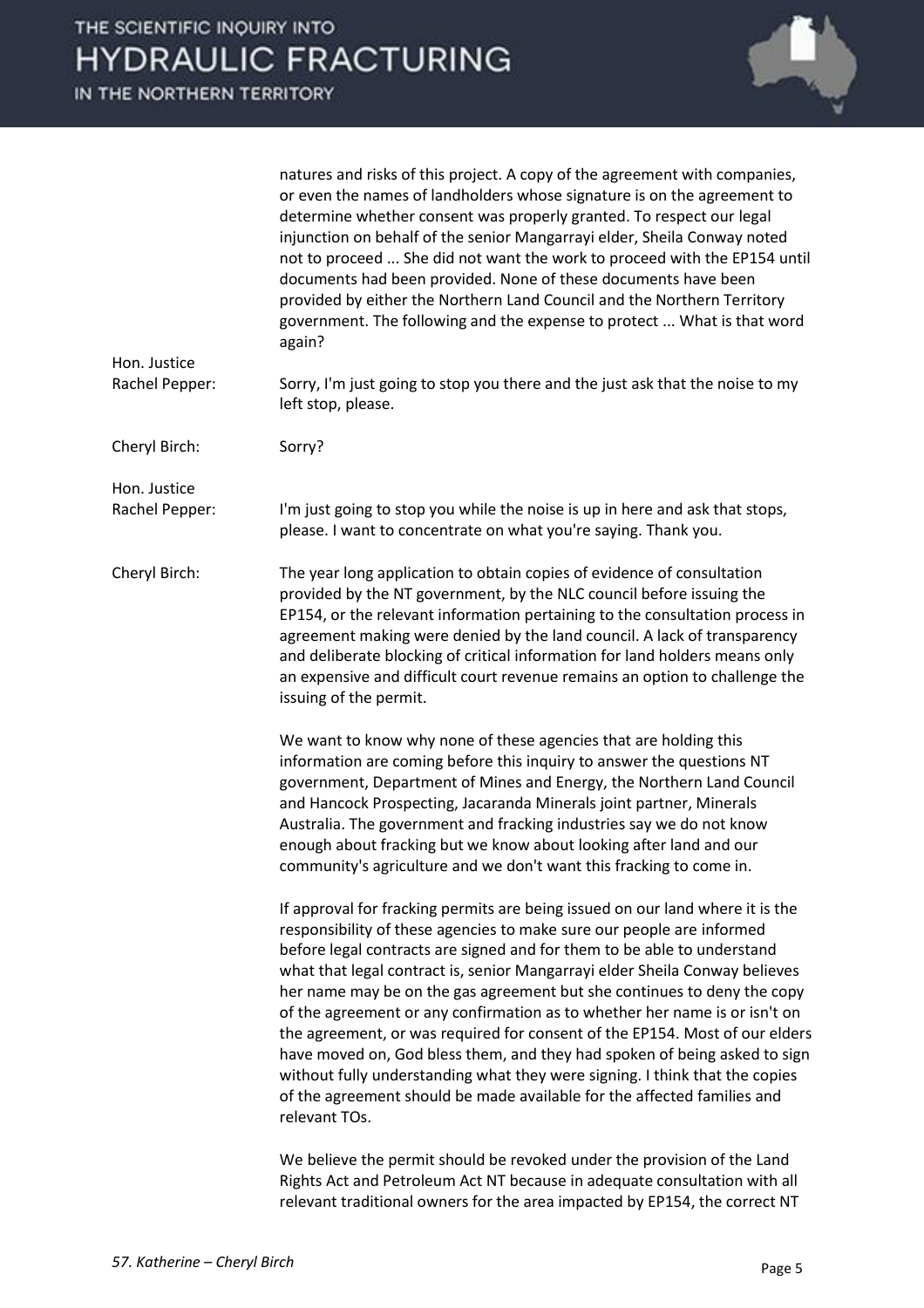IN THE NORTHERN TERRITORY



Petroleum Act exploration application processes have not been followed. The department did not adequately explain the proposed exploration work provided to the traditional owners. The Aboriginal land rights act would allow the NLC to call on the Mines Ministered to revoke an ELFA and can be shown the, what? What's that?

- Daniel Tapp: Requirement.
- Cheryl Birch: Requirement did not-
- Daniel Tapp: Did not fully explain.

Cheryl Birch: Yeah, okay. Did not fully explain its programme and work and it's believed the programme or work will cause harm.

We have the slide shows to show you. Are we going to show that now?

Rachel Pepper: Thank you.

Hon. Justice

Cheryl Birch: We've got a slide show to show you from an interim report quotes from gas companies making an agreement with people. Who's doing that?

Daniel Tapp: It's a brief..

Cheryl Birch: Oh, okay. All right. Gas companies say Aboriginal people are informed about gas agreements and negotiations but fracking is a new type of mining and we haven't had our land before, haven't had, sorry, on our land before. Information about the risks is coming to light every day. How we can make an informed decision as to why we don't know enough about the process or risks and don't have the resources for an independent legal or don't have the technical advice given to us.

> We agree with the panel in an interim report that reviews appeal processes may apply to existing and future petroleum agreements. Without it there is no justice for indigenous communities and land holders. At present our only remedy for assessing documents relating to the consultation process and granting of agreements is through a lengthy and costly court process and once again, I must add there, some of our elders may not be here to fight this and this is why we need it sooner than later.

> An option would be deny most aggressive, egregious Aboriginal land holders due to the lack of resources and difficulty negotiating the government and legal framework. Then counsel is exempt from the Freedom of Information law means they do not have to provide anthropological information or information regarding financial assets that they may hold on behalf of Aboriginal land holder group or individual. It is our strong view that the exemption from the freedom from information act allows Aboriginal land councils to operate with a very low degree of transparency and accountability that is exuberating conflicts in our community and denying us enjoyment of our full rights as land holders under the Aboriginal Land Act.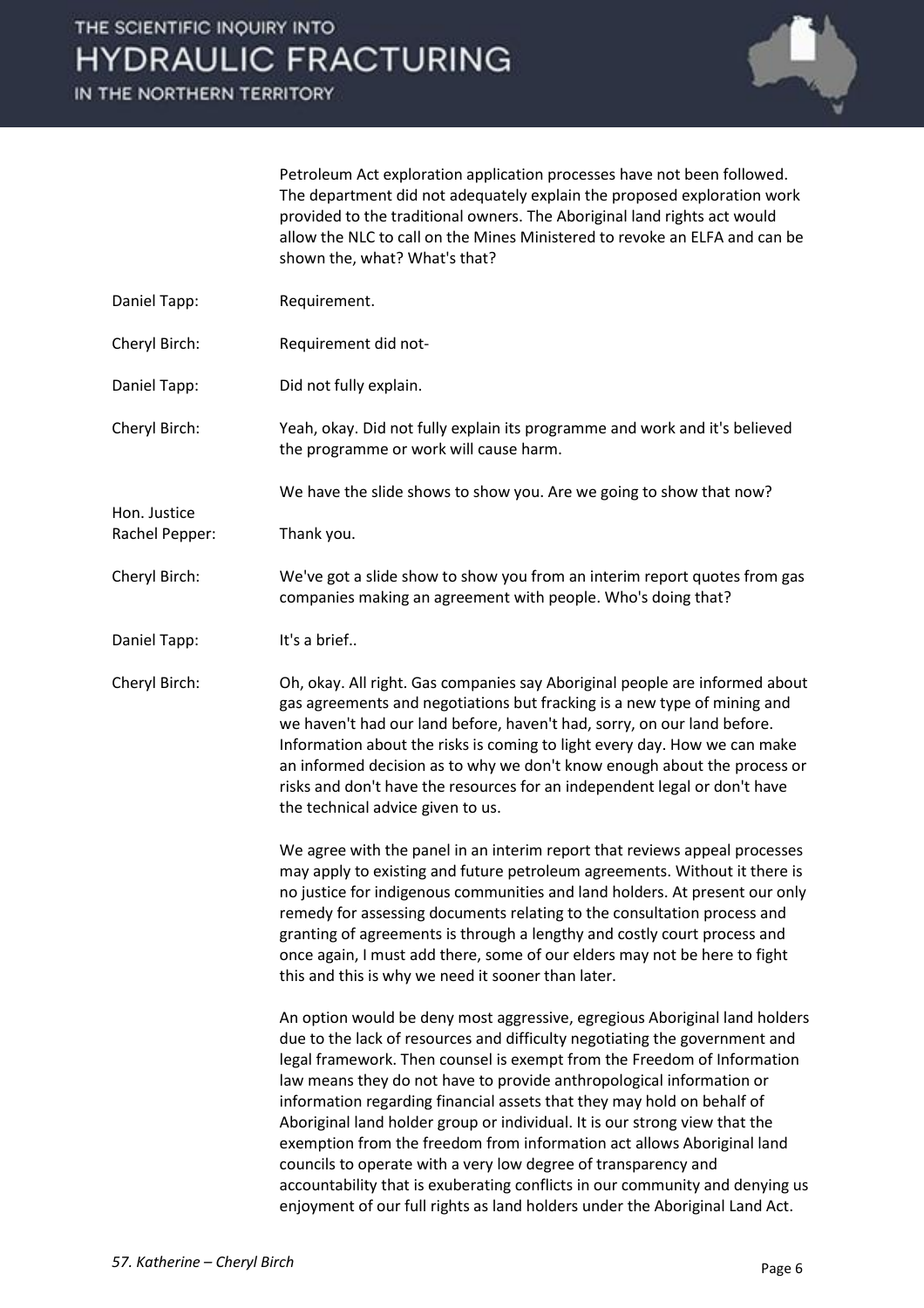IN THE NORTHERN TERRITORY



We ask the panel to consider our case a study and make a recommendation that appeals and review rights afforded all land holders and impact of shale gas and petroleum permits.

And then the exemption from Freedom of ... What was it again?

Daniel Tapp: Freedom of Information.

Cheryl Birch: Yeah, Freedom of Information will be removed from all territory land councils to improve access to the natural justice for the Aboriginal land holders, the fracking permit over our land be scrapped, the inquiry investigate why critically information about gas agreement is being denied to Aboriginal land holders, that the conduct of the former Chief Minister, Adam Charles, Mines and Energy Minister to be referred to the NT independent commission against corruption, investigation given to the perceived conflict of interest with this new role as an the employee of the Hancock Prospecting. We do not believe that natural gas is afforded to ...

Cheryl Birch: Oh sorry, I'm getting carried away here. Natural …. is afforded to the Aboriginal land holders under the current regime of consultation and issuing of permits for shale gas exploration on Aboriginal land. All agreements on Aboriginal land trust and native land total should be made available to relevant land holders. The exemption from Freedom of Information rule for Aboriginal land councils should be revoked to avoid lengthy and expensive court processes and conflict in communities.

> We have shown we are determined to fight to protect our land. We don't want the risks of fracking in our community. We have held big protests, we have told the land council we are not going to anymore meetings to talk about gas plans until they show us the record of meetings and agreements, we have written to the government and gas companies. This inquiry is only looking into detail at fracking in the Beetaloo Basin, but what about all the other communities now locked into agreement? We are fighting and what will you be recommending for us as landholders? Our community has shown time and time again we don't support fracking in the region. We do know any Aboriginal communities where there is strong support for this type of mining. We would like to see the inquiry recommend a vote to be held on whether we have a fracking ban across the territory.

I have the letters here that were written and signed by the Mangarrayi traditional owners for you to look at.

Rachel Pepper: Thank you very much. You also were reading a notice from a document in your presentation. Are you prepared to make a copy of that document available?

Cheryl Birch: Yes, yeah. Sorry.

Hon. Justice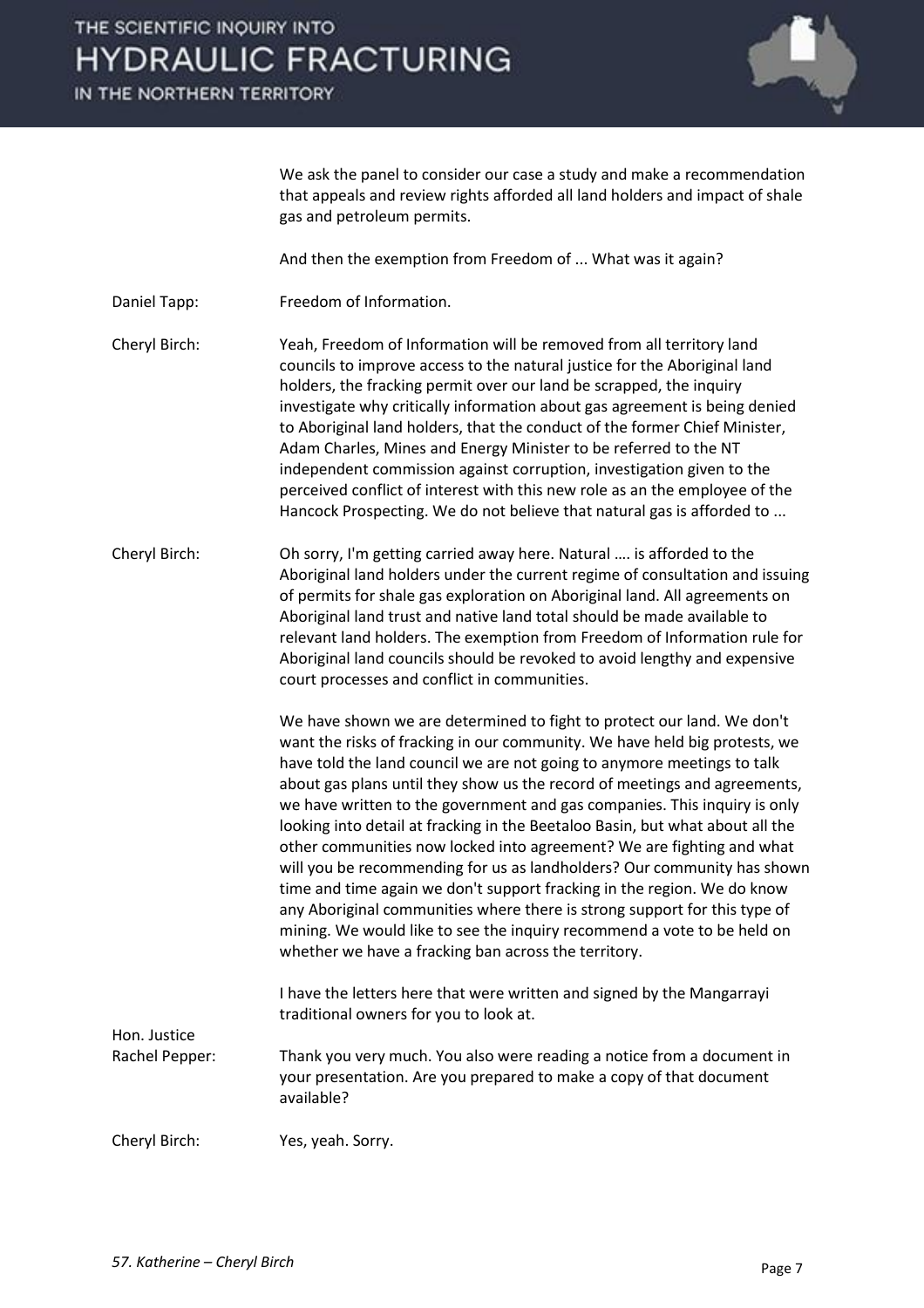

| Hon. Justice<br>Rachel Pepper: | It's all right.                                                                                                                                                                                                                                                                                                                                                                                                                                                                                                                                                                                                                                                                                                                                                                                                                                                                                                                                                           |
|--------------------------------|---------------------------------------------------------------------------------------------------------------------------------------------------------------------------------------------------------------------------------------------------------------------------------------------------------------------------------------------------------------------------------------------------------------------------------------------------------------------------------------------------------------------------------------------------------------------------------------------------------------------------------------------------------------------------------------------------------------------------------------------------------------------------------------------------------------------------------------------------------------------------------------------------------------------------------------------------------------------------|
| Cheryl Birch:                  | There behind you on the screen, that's our fracking rally that we had in<br>Mataranka. I think there was about 150 people, 200 people in that one. It<br>was well represented. As I said, I apologise for people who could not attend.<br>That  I've just been read all through that then. Is there anything you want<br>to add? That's the piece out of the land council newsletter. And you can see<br>where they've given a kilometre each side of the river exempt from fracking,<br>which is, like I said, the Roper River is known to flood more than two<br>kilometres wide. A decent flood could be more than four.                                                                                                                                                                                                                                                                                                                                               |
| Daniel Tapp:                   | With horizontal drilling obviously you can go under the river from a<br>kilometre away.                                                                                                                                                                                                                                                                                                                                                                                                                                                                                                                                                                                                                                                                                                                                                                                                                                                                                   |
| Cheryl Birch:                  | And in that same area there is limestone, which has lots of springs, none of<br>them known to public, but they are there. Some could be that round, some<br>of them as big as bathtubs with the natural springs beneath the rocks and<br>do feed the river system.                                                                                                                                                                                                                                                                                                                                                                                                                                                                                                                                                                                                                                                                                                        |
| Daniel Tapp:                   | All that stuff's on the paperwork that you'll put forward. Just sorry for my<br>little bit of disorganisation, but I've been out in the bush for the last six<br>weeks with no phone or internet and I've actually drove back about 500 k's<br>requested by the TOs just to express some of their concern and I'm just<br>wondering if I could just rattle off those quickly and let me  so we don't<br>run out of time.                                                                                                                                                                                                                                                                                                                                                                                                                                                                                                                                                  |
| Hon. Justice                   |                                                                                                                                                                                                                                                                                                                                                                                                                                                                                                                                                                                                                                                                                                                                                                                                                                                                                                                                                                           |
| Rachel Pepper:                 | Go for it.                                                                                                                                                                                                                                                                                                                                                                                                                                                                                                                                                                                                                                                                                                                                                                                                                                                                                                                                                                |
| Daniel Tapp:                   | Yeah, well some of their concerns are is a lot of this fracking is supposedly or<br>know it's being talked about as being out in remote areas. And they'd just<br>like to say that these remote areas are their homes, you know? And it's my<br>home in fact, as well, living on a  station. And just recently I've been<br>contract mastering. I have 12 or 13 people in the camp. We live out in the<br>bush and that's where we work, out in these remote areas 500 kilometres<br>from here so this remote issue should be just canned. And the same thing<br>on these remote areas, the water comes from these same remote areas like<br>the Beetaloo Basin there now. I mean that's right on top of the Tindall<br>Aquifer, which basically waters from Katherine to Tennant Creek, the central<br>half of the territory, all the Mangarrayi land trust area, Roper River, you<br>know, so basically anywhere that it's endangering the water should be<br>excluded. |
|                                | The well in integrity issue is still never been completed there. When I say<br>completed, never been  It's always going to be an issue and in time all<br>wells with fail no matter what they say and how strong the robust<br>regulations are or strength of steel and cement. It just hasn't got the<br>capacity to withstand the trillions and trillion of tonnes of pressure and<br>natural earth movement. The industrialization of the landscape, it's never<br>going to be back again and say in the  area there, for instance, on Beetaloo                                                                                                                                                                                                                                                                                                                                                                                                                        |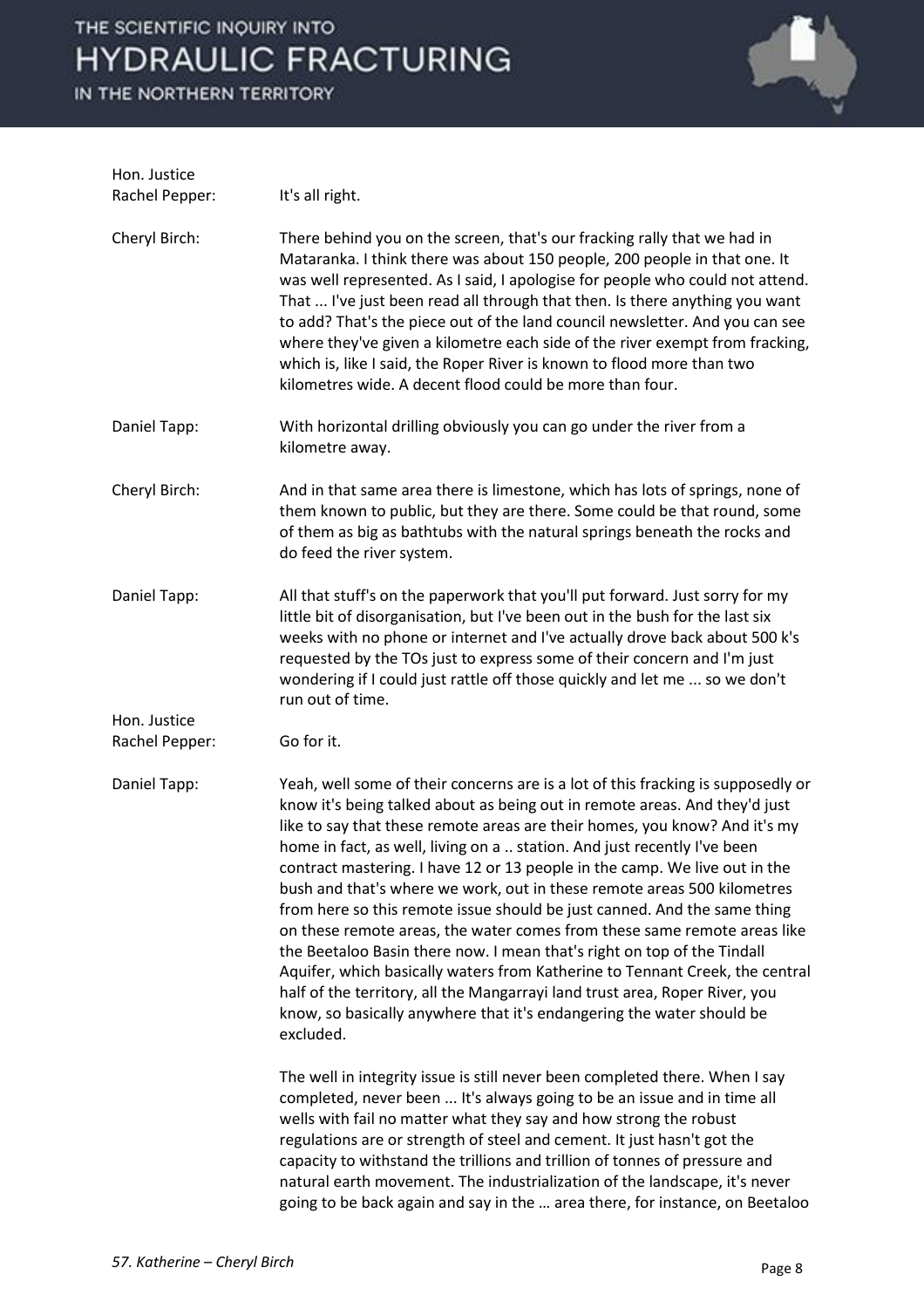

station the landowners there are talking about cranking up their cattle herds to 80 to 100,000 a head. That's just on one property. With this new watering system where they water cattle every 5 kilometres with pipelines, roads, tanks, and everything and then you got a frack field on top of that, it's just like an over worn spiderweb to me. And also the traditional owners have got those concerns.

And on the insurance and guarantee side of things there's no, you know the gas companies all government. If the government makes it mandatory for us to let the gas companies onto our land and then basically wipe their hands of any insurance or guarantees, it's just up to us and drill and hope and that's sort of not good enough, particularly with our water. And as far as the financial economics of it goes, I just find it absurd that someone can be talking about money over water. I just don't comprehend in my or their beliefs. And as an example there, on the insurance and guarantee side of things, in Halliburton's submission earlier on in Darwin, when asked by the panel about whose responsible for drilling and fracturing a well, basically they said to the panel that they would come back to the panel. I would've thought they would've had an answer on the table to say whose responsible. To me and a lot of people that sort of says basically they're passing on the buck and having no responsibilities for their own actions.

As far as gas well integrity goes, if a well does fail how do they fix a contaminated aquifer or depleted aquifer? As far as bond money goes there's no amount of money that's going to replace an aquifer that's contaminated or depleted. And on top of that, on the water usage along, without the contamination issues it's massive amounts of water. I think I put those figures in my last submission and going on top of that with a big thirsty develop the north programme happening, plus the sustainable industries around that all rely on water, from every industry that you can possibly think of relies on water. And the baseline testing in here there's no sort of strong baseline testing and one would think that to get half an idea on some sort of average you would need at least 10 years of strong, robust testing. Not just in one area, obviously all these areas that are under threat.

And then on the grounds of the uncertainties and the high risk that are involved in fracking we're calling for a total ban on the traditional lands, a fracking ban on their land, on traditional-owned land, which some coincide on pastoral leases, such as mine.

| Hon. Justice<br>Rachel Pepper: | Thank you.                                                                                                                   |
|--------------------------------|------------------------------------------------------------------------------------------------------------------------------|
| Cheryl Birch:                  | I do have, like I said, a few traditional owners here who would like to get up<br>and speak on behalf of this inquiry today. |
| Hon. Justice                   |                                                                                                                              |
| Rachel Pepper:                 | All right, yes.                                                                                                              |
| Cheryl Birch:                  | I'd like to call Paula Roberts up. Paula?                                                                                    |
| Daniel Tapp:                   | I'll just give her this seat here.                                                                                           |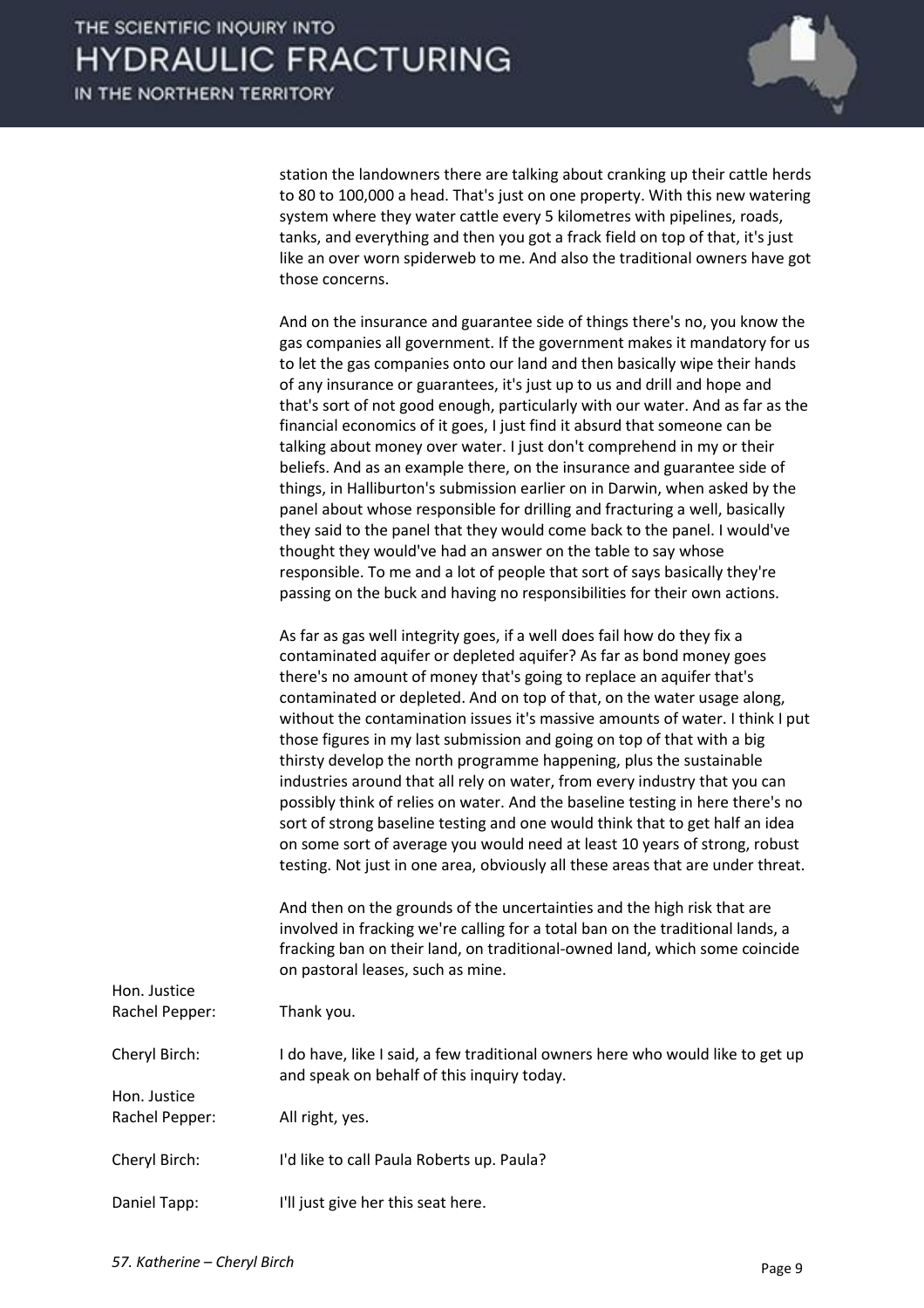| Hon. Justice<br>Rachel Pepper: | Sorry, Daniel?                                                                                                                                                                                                                                                                                                                                                                                                                                                                                                                                                                                                                                                                                                                                                                                                                                                                                                                                                     |
|--------------------------------|--------------------------------------------------------------------------------------------------------------------------------------------------------------------------------------------------------------------------------------------------------------------------------------------------------------------------------------------------------------------------------------------------------------------------------------------------------------------------------------------------------------------------------------------------------------------------------------------------------------------------------------------------------------------------------------------------------------------------------------------------------------------------------------------------------------------------------------------------------------------------------------------------------------------------------------------------------------------|
| Daniel Tapp:                   | I'll just give them the seat here?                                                                                                                                                                                                                                                                                                                                                                                                                                                                                                                                                                                                                                                                                                                                                                                                                                                                                                                                 |
| Hon. Justice                   |                                                                                                                                                                                                                                                                                                                                                                                                                                                                                                                                                                                                                                                                                                                                                                                                                                                                                                                                                                    |
| Rachel Pepper:                 | Yes, thank you.                                                                                                                                                                                                                                                                                                                                                                                                                                                                                                                                                                                                                                                                                                                                                                                                                                                                                                                                                    |
|                                | Yes, thank you Miss Roberts.                                                                                                                                                                                                                                                                                                                                                                                                                                                                                                                                                                                                                                                                                                                                                                                                                                                                                                                                       |
| Paula Roberts:                 | My name is Paula Roberts. I represent the Mangarrayi people. I belong to a<br>place called Jilkminggan. I'm speaking on behalf of my people and I'm saying<br>no to fracking because like she said, the waterway and the country is too<br>beautiful to destroy. That land is our life. That water is the source for our<br>life. So what I'm saying now, I'm saying no to fracking.                                                                                                                                                                                                                                                                                                                                                                                                                                                                                                                                                                               |
| Hon. Justice                   |                                                                                                                                                                                                                                                                                                                                                                                                                                                                                                                                                                                                                                                                                                                                                                                                                                                                                                                                                                    |
| Rachel Pepper:                 | Thank you very much.                                                                                                                                                                                                                                                                                                                                                                                                                                                                                                                                                                                                                                                                                                                                                                                                                                                                                                                                               |
| Paula Roberts:                 | Thank you.                                                                                                                                                                                                                                                                                                                                                                                                                                                                                                                                                                                                                                                                                                                                                                                                                                                                                                                                                         |
| Cheryl Birch:                  | I'd like to read out these letters that were sent to the Northern Land Council<br>and Mr. Charles. Is that okay? Or would you rather                                                                                                                                                                                                                                                                                                                                                                                                                                                                                                                                                                                                                                                                                                                                                                                                                               |
| Hon. Justice                   |                                                                                                                                                                                                                                                                                                                                                                                                                                                                                                                                                                                                                                                                                                                                                                                                                                                                                                                                                                    |
| Rachel Pepper:                 | Yes, we are running out of time, but yes, absolutely.                                                                                                                                                                                                                                                                                                                                                                                                                                                                                                                                                                                                                                                                                                                                                                                                                                                                                                              |
| Cheryl Birch:                  | This one is the 23rd of March 2016. Call to review the process of granting<br>petroleum EP154 and EP153. On behalf of traditional owners of the  and<br>Mangarrayi Land trust we have major concerns with the granting of<br>petroleum licence EP154 and EP153. We maintain that we are not properly<br>consulted before the agreement was signed and licences were given,<br>approval by the Northern Land Council. We are in agreement that the<br>process and risks of onshore shale gas fracking and scope of the work<br>planned was not explained to us. We believe there has been failure to<br>undertake proper consultation. They're calling for review for the<br>consultation process for those two exploration licences to be revoked to<br>allow proper process. This issue has been previously raised in letter to the<br>Northern Land Council on the 27th of April 2015 where many residents and<br>traditional owners signed on the below letter. |
|                                | In March the NT government announced approval of the petroleum licence<br>154 over the Mangarrayi Land Trust. Representative of your organisation<br>claim the consultation was with traditional owners and adequate to reach<br>an agreement for exploration and potentially gas mining with Jacaranda<br>Minerals and Minerals Australia. We have previously written to you on<br>behalf of 140 residents of Jilkminggan. We reject this claim and have called<br>for the licence to be revoked. Northern Land Council lawyer Charlotte Dean<br>and two mining officers visited Jilkminggan on Friday the 17th of April for an<br>unadvertised meeting in response to receiving our letters. Traditional land<br>owners raised concern with the lack of transparency involved in the                                                                                                                                                                             |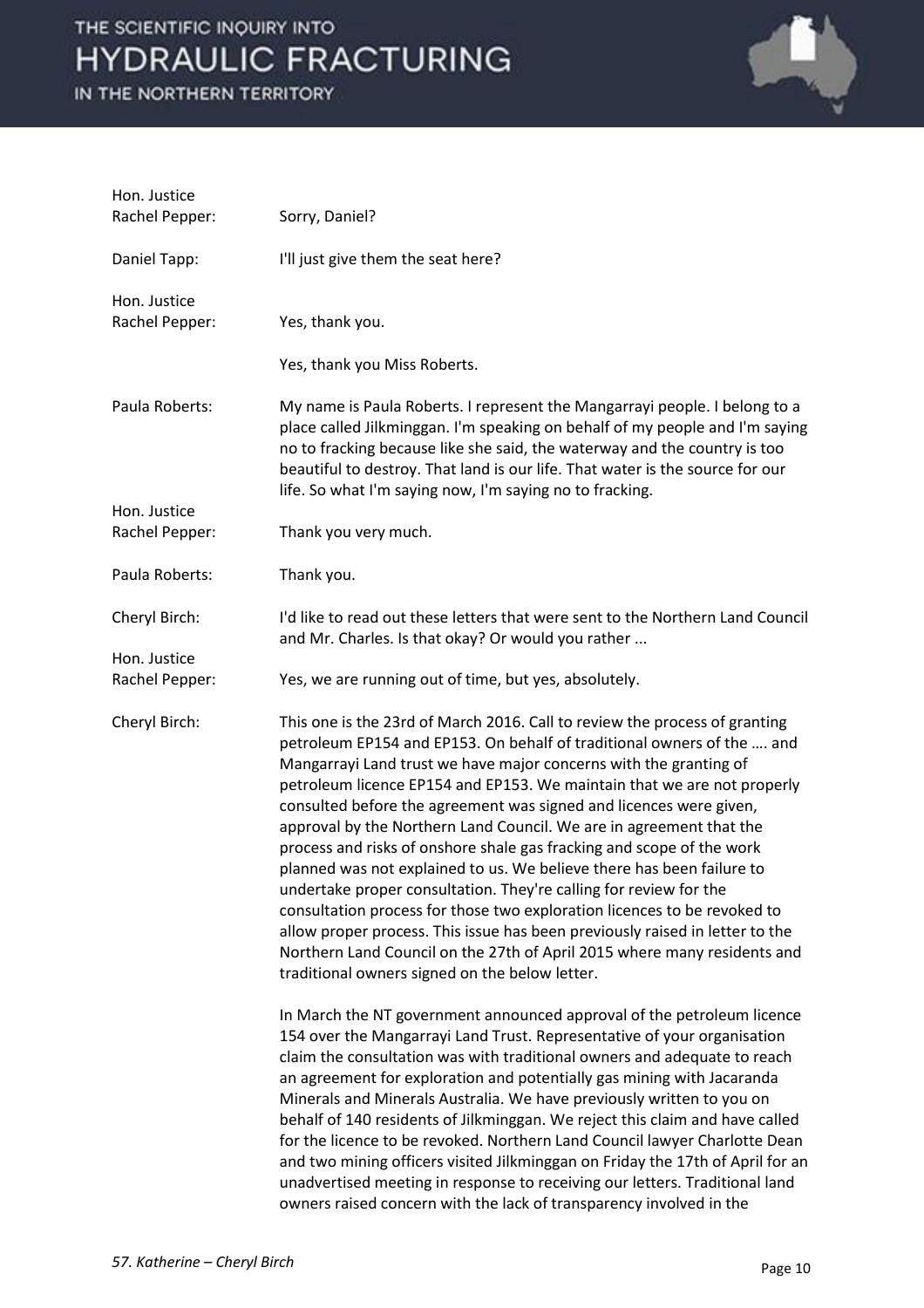

consultation process and were told they had no option to withdraw from any agreement. We request to cite a copy of the agreement and those present were told it was confidential. We were also denied the names of the signatories of the agreement.

|                                | The NLC cannot claim that this process constitutes informed consent, that<br>we are actively being denied information and documents about the<br>agreement, which opens up our lands to the risk of damaging gas mining.<br>We now write on behalf of Mangarrayi traditional owner to request that the<br>Northern Land Council immediately provide us with the copies of the<br>following documents, the agreement between Mangarrayi traditional<br>owners and Jacaranda Minerals Australia for petroleum licence 154, copies<br>of any maps relating to the agreement, an exploration boundaries exclusion<br>zone, sacred site, community living areas, and water sources, the name of<br>signatories to the agreement, and minutes from any meetings held and<br>discussed with that agreement. We are asking that Northern Land Council<br>immediately review its conduct in relation to the information of this<br>agreement and seek to have this matter discussed as an agenda item at the<br>upcoming Mangarrayi Land Trust meeting on May 7th. |
|--------------------------------|-----------------------------------------------------------------------------------------------------------------------------------------------------------------------------------------------------------------------------------------------------------------------------------------------------------------------------------------------------------------------------------------------------------------------------------------------------------------------------------------------------------------------------------------------------------------------------------------------------------------------------------------------------------------------------------------------------------------------------------------------------------------------------------------------------------------------------------------------------------------------------------------------------------------------------------------------------------------------------------------------------------------------------------------------------------|
|                                | Concerns were raised in a letter to the Chief Minister Adam Giles on April 1,<br>2015. We as the Mangarrayi traditional land owners and residents of<br>Jilkminggan and Elsey Station are writing to the NT government because of<br>petroleum exploration licence EL154 was recently approved over our land<br>and surrounding pastoral stations. We were not told about the risks to our<br>health, water, and environment from fracking and shale gas drilling. We do<br>not want any fracking for gas to go ahead on our land. We want to protect<br>the country for future generations. We are now calling for full review to the<br>process for granting petroleum licence EP154 and EP153 for those two<br>petroleum exploration licence to be revoked to allow the proper process.<br>And I have the signatures here.                                                                                                                                                                                                                             |
| Hon. Justice<br>Rachel Pepper: | Thank you.                                                                                                                                                                                                                                                                                                                                                                                                                                                                                                                                                                                                                                                                                                                                                                                                                                                                                                                                                                                                                                                |
| Cheryl Birch:                  | I also have the letter that they wrote to Mr. Charles on the 1st of April 2015.                                                                                                                                                                                                                                                                                                                                                                                                                                                                                                                                                                                                                                                                                                                                                                                                                                                                                                                                                                           |
| Hon. Justice<br>Rachel Pepper: | Is that a letter that can be given to the inquiry to be posted on the inquiry<br>website? I am conscious of time.                                                                                                                                                                                                                                                                                                                                                                                                                                                                                                                                                                                                                                                                                                                                                                                                                                                                                                                                         |
| Cheryl Birch:                  | All right, no worries.                                                                                                                                                                                                                                                                                                                                                                                                                                                                                                                                                                                                                                                                                                                                                                                                                                                                                                                                                                                                                                    |
| Hon. Justice<br>Rachel Pepper: | I've got a number of other presenters here and we've got a full day. So was<br>there anything else you wanted to say to the panel that wasn't contained in<br>a document that we will gratefully receive and absolutely put up on our<br>website?                                                                                                                                                                                                                                                                                                                                                                                                                                                                                                                                                                                                                                                                                                                                                                                                         |
| Cheryl Birch:                  | Yes, well, I think Johnny Billy would like to say something if that's possible?                                                                                                                                                                                                                                                                                                                                                                                                                                                                                                                                                                                                                                                                                                                                                                                                                                                                                                                                                                           |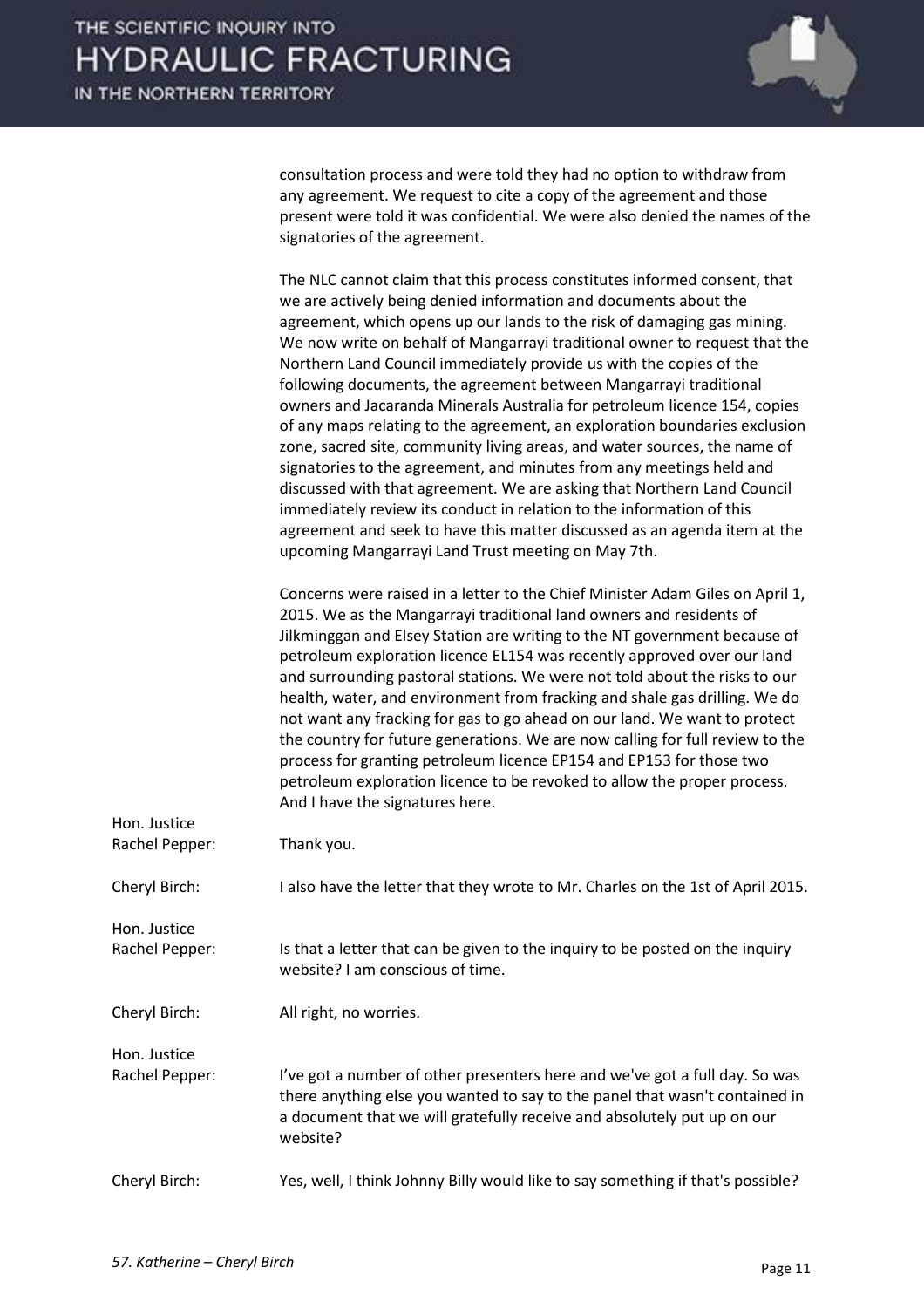

| Hon. Justice<br>Rachel Pepper: | Yes, absolutely.                                                                                                                                                                                                                                                                                                                                                                                                                                                                                                                        |
|--------------------------------|-----------------------------------------------------------------------------------------------------------------------------------------------------------------------------------------------------------------------------------------------------------------------------------------------------------------------------------------------------------------------------------------------------------------------------------------------------------------------------------------------------------------------------------------|
| Cheryl Birch:                  | Okay, thank you.                                                                                                                                                                                                                                                                                                                                                                                                                                                                                                                        |
| Johnny Billy:                  | Hello? Can you hear me                                                                                                                                                                                                                                                                                                                                                                                                                                                                                                                  |
| Johnny Billy:                  | Hey. My name is Johnny Billy and on behalf of the frackings up in the<br>territory-                                                                                                                                                                                                                                                                                                                                                                                                                                                     |
| Hon. Justice<br>Rachel Pepper: | You need to speak closer to the microphone sir, thank you.                                                                                                                                                                                                                                                                                                                                                                                                                                                                              |
| Johnny Billy:                  | Yeah. You can hear me now? We don't want this fracking in our community<br>so we'd like to stop it and we're going to get everything organised as we<br>Mataranka is we belongs. We have this fracking with the fracking was in<br>so we had that one big meeting with them. We told them that we didn't<br>stop it yet. So as far as I'm concerned on behalf of Mangarrayi and and all<br>part of our community we say no. We want to stop it now.                                                                                     |
| Hon. Justice<br>Rachel Pepper: | Thank you. Thank you very much.                                                                                                                                                                                                                                                                                                                                                                                                                                                                                                         |
| Daniel Tapp:                   | Just couldn't understand  In case you couldn't understand there he was<br>basically saying that-                                                                                                                                                                                                                                                                                                                                                                                                                                        |
| Hon. Justice<br>Rachel Pepper: | I could understand.                                                                                                                                                                                                                                                                                                                                                                                                                                                                                                                     |
| Daniel Tapp:                   | -about consultation again in Mataranka. He was wanting to submit to that as<br>well.                                                                                                                                                                                                                                                                                                                                                                                                                                                    |
| Hon. Justice<br>Rachel Pepper: | Certainly, we will be in Mataranka very shortly.                                                                                                                                                                                                                                                                                                                                                                                                                                                                                        |
| Daniel Tapp:                   | Yep, thank you.                                                                                                                                                                                                                                                                                                                                                                                                                                                                                                                         |
| Hon. Justice<br>Rachel Pepper: | Thank you. Does that conclude your presentation?                                                                                                                                                                                                                                                                                                                                                                                                                                                                                        |
| Daniel Tapp:                   | Do any of you other mob want to say anything? Phillip? Here's Phillip<br>Watson.                                                                                                                                                                                                                                                                                                                                                                                                                                                        |
| Hon. Justice<br>Rachel Pepper: | Thank you.                                                                                                                                                                                                                                                                                                                                                                                                                                                                                                                              |
| Phillip Watson:                | Hello, I'm Phillip Watson. I'm just talking on behalf of our mob our tribe. We<br>had all this meeting all about this fracking before. Our bush is our land we<br>don't live in  we live in the bush. We don't want that fracking to go ahead,<br>no. We want our land to be our land like our grandfather and grandmother<br>before us. And us  growing up we want to see that way. I want my kid<br>going to see the land as I see when all them grow up. And bush really our<br>land. We live out there. We don't want the fracking. |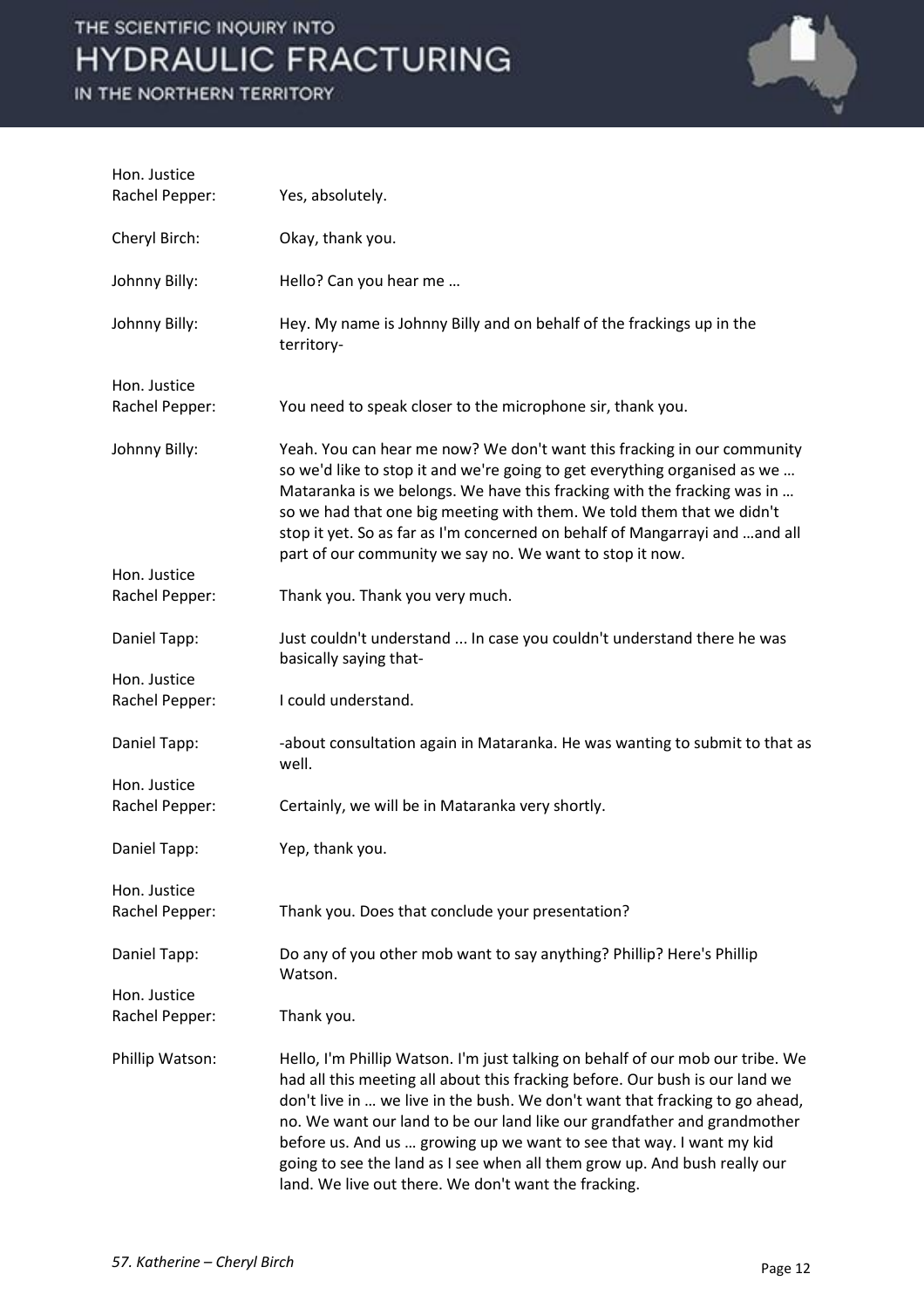

| Hon. Justice<br>Rachel Pepper: | Thank you. Thank you very much, Mr. Watson.                                                                                                                                                                                                                                                                                                                                                                                                                                                                                                                                                                                                                                                                                                                                                          |
|--------------------------------|------------------------------------------------------------------------------------------------------------------------------------------------------------------------------------------------------------------------------------------------------------------------------------------------------------------------------------------------------------------------------------------------------------------------------------------------------------------------------------------------------------------------------------------------------------------------------------------------------------------------------------------------------------------------------------------------------------------------------------------------------------------------------------------------------|
| Daniel Tapp:                   | Yeah, I think that's end of-                                                                                                                                                                                                                                                                                                                                                                                                                                                                                                                                                                                                                                                                                                                                                                         |
| Hon. Justice<br>Rachel Pepper: | Thank you.                                                                                                                                                                                                                                                                                                                                                                                                                                                                                                                                                                                                                                                                                                                                                                                           |
| Daniel Tapp:                   | Thank you.                                                                                                                                                                                                                                                                                                                                                                                                                                                                                                                                                                                                                                                                                                                                                                                           |
| Rachel Pepper:                 | Thank you. Thank you very much. And we'll open up the  for questions<br>from the panel, but before I do so I do want to thank the people who came<br>here from, in some cases great distances, everybody who came here and to<br>speak with the panel today and to make time for the inquiry. We're very<br>appreciative that you've come here and told you all your views and<br>opinions, thank you. Yes, any questions? Dr. Ritchie?                                                                                                                                                                                                                                                                                                                                                              |
| Dr David Ritchie:              | I would just  Sorry. I would just like to get clear in my mind, as far as what<br>you're saying is that an agreement with Jacaranda Minerals was concluded<br>to allow them to pursue an exploration licence over the land trust, sorry the,<br>yeah, well the land trust from the Elsey Land Trust or Jilkminggan Land Trust<br>so it's Aboriginal land under the Land Rights Act. And that agreement is still<br>a current agreement, that deal still exists and that all of the issues that<br>you've talked about now are still live issues. There is, in your view, the view<br>of the group of traditional owners, that agreement is an invalid agreement<br>and that is an ongoing litigation with the lands council, is that correct?                                                        |
| Daniel Tapp:                   | Yes, yes, the agreement actually has been finally handed over, but several<br>pages of the devil in the details, so called, have been blacked out in those<br>sort of explaining those consultation processes.                                                                                                                                                                                                                                                                                                                                                                                                                                                                                                                                                                                       |
| Dr David Ritchie:              | And just to follow up, is there any legal action pending at the moment? Is<br>this before the courts at the moment?                                                                                                                                                                                                                                                                                                                                                                                                                                                                                                                                                                                                                                                                                  |
| Daniel Tapp:                   | No, it's not before the courts. As mentioned there it's obviously wanting to<br>avoid a lengthy, costly cases.                                                                                                                                                                                                                                                                                                                                                                                                                                                                                                                                                                                                                                                                                       |
| Dr David Ritchie:              | Thank you.                                                                                                                                                                                                                                                                                                                                                                                                                                                                                                                                                                                                                                                                                                                                                                                           |
| Hon. Justice<br>Rachel Pepper: | All right. We might leave it there. A couple of comments were made by the<br>presenters, one was in relation to the department's not appearing before<br>the inquiry. That was something that was noted by the panel yesterday and<br>is noted again. They haven't appeared to date before the inquiry. That's not<br>to say that haven't provided assistance. Certainly, they have provided us<br>with information and answered our correspondence, but you are quite right,<br>no government department has appeared before this inquiry in person. In<br>relation Hancock, though as a matter of fairness I should say that Hancock<br>have  We recently have received a request for Hancock to appear in front<br>the inquiry. They're a little out of time for this round of consultations, but |